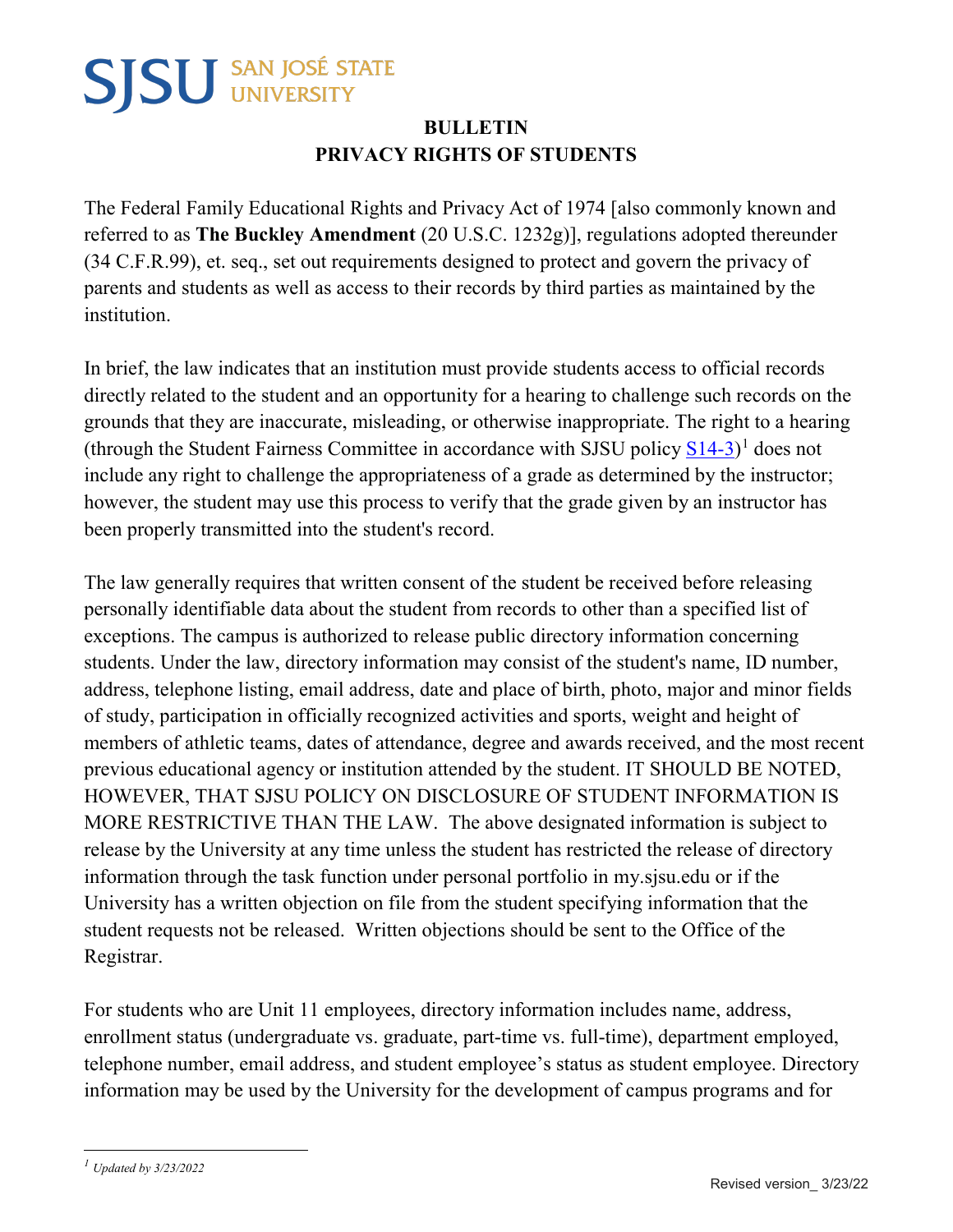## **SJSU** SAN JOSÉ STATE

announcements regarding awards and degrees conferred. Requests for directory information for external commercial purposes generally are not honored.

The University is authorized to provide access to student records to personnel or employees designated as school officials who have legitimate educational needs for such access. These persons are those who have responsibilities in connection with the institution's academic, administrative, or service functions and who have reason for using student records connected with the institution or other related academic responsibilities. Disclosure may also be made to other persons or organizations under certain conditions (e.g., as part of accreditation or program evaluation; in response to a court order or subpoena; in conjunction with financial aid; to other institutions to which the student is transferring).

Records maintained by the University and the official custodians of such records are noted below:

| University Registrar                            |
|-------------------------------------------------|
| Department Chair or College Dean                |
| Director of Undergraduate Admissions & Outreach |
| Graduate Admissions & Program Evaluations       |
| Director of the Accessible Education Center     |
| Director of the Career Center                   |
| Student Conduct & Ethical Development Office    |
| University Bursar                               |
| Director of Financial Aid and Scholarships      |
| Director of Student Involvement                 |
| Director of University Housing Services         |
|                                                 |

Counseling and medical records are regulated strictly under applicable California and Federal Law (as well as by some licensing agencies) and if used for treatment, they are maintained separately from educational records. Law enforcement records that are maintained separately from other educational records generally are not considered education records. For more information, please contact Counseling and Psychological Services, the Student Health Center or the University Police Department, respectively.

If you would like a copy of the University's Policy on Educational Rights, Privacy and Control of Student Records Information, which conforms to the requirements of the Law, please contact the Office of the Registrar. Members of the University community who have general questions regarding registration and student records should contact the University Registrar/University FERPA Compliance Officer (408-924-2012). For investigations, process and review complaints under the Law, please contact the United States Department of Education's Office of Family